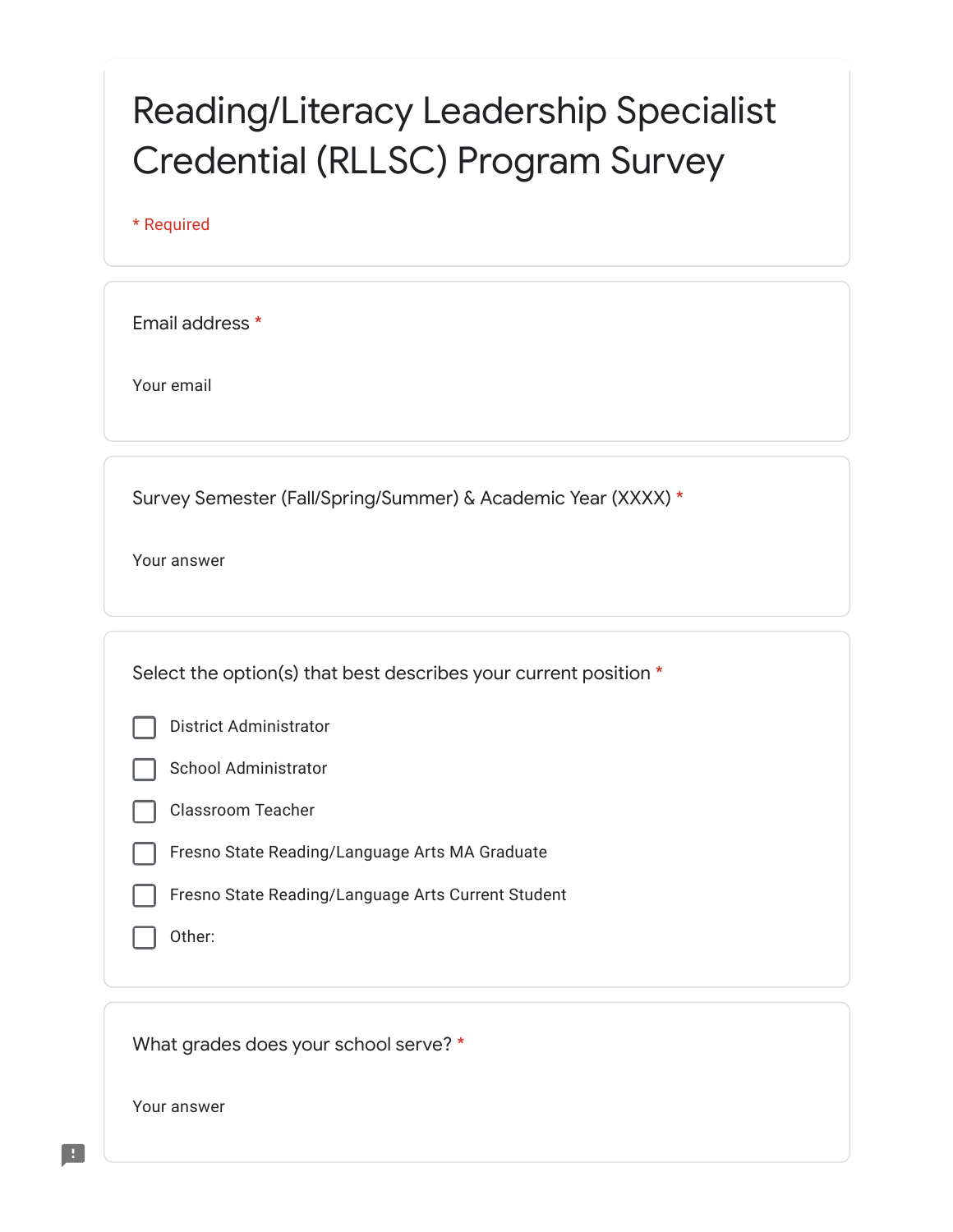What is your total school population? \*

Your answer

What is the name of your school district? \*

Your answer

For the following items, please rank your level of agreement with each statement (1= strongly disagree to 5=strongly agree).

Fresno State's RLLSC program prepares graduates with knowledge of varied instructional approaches in the development of oral language, reading, and writing. \*



Fresno State's RLLSC program prepares graduates to understand and use a variety of assessment techniques and instruments. \*

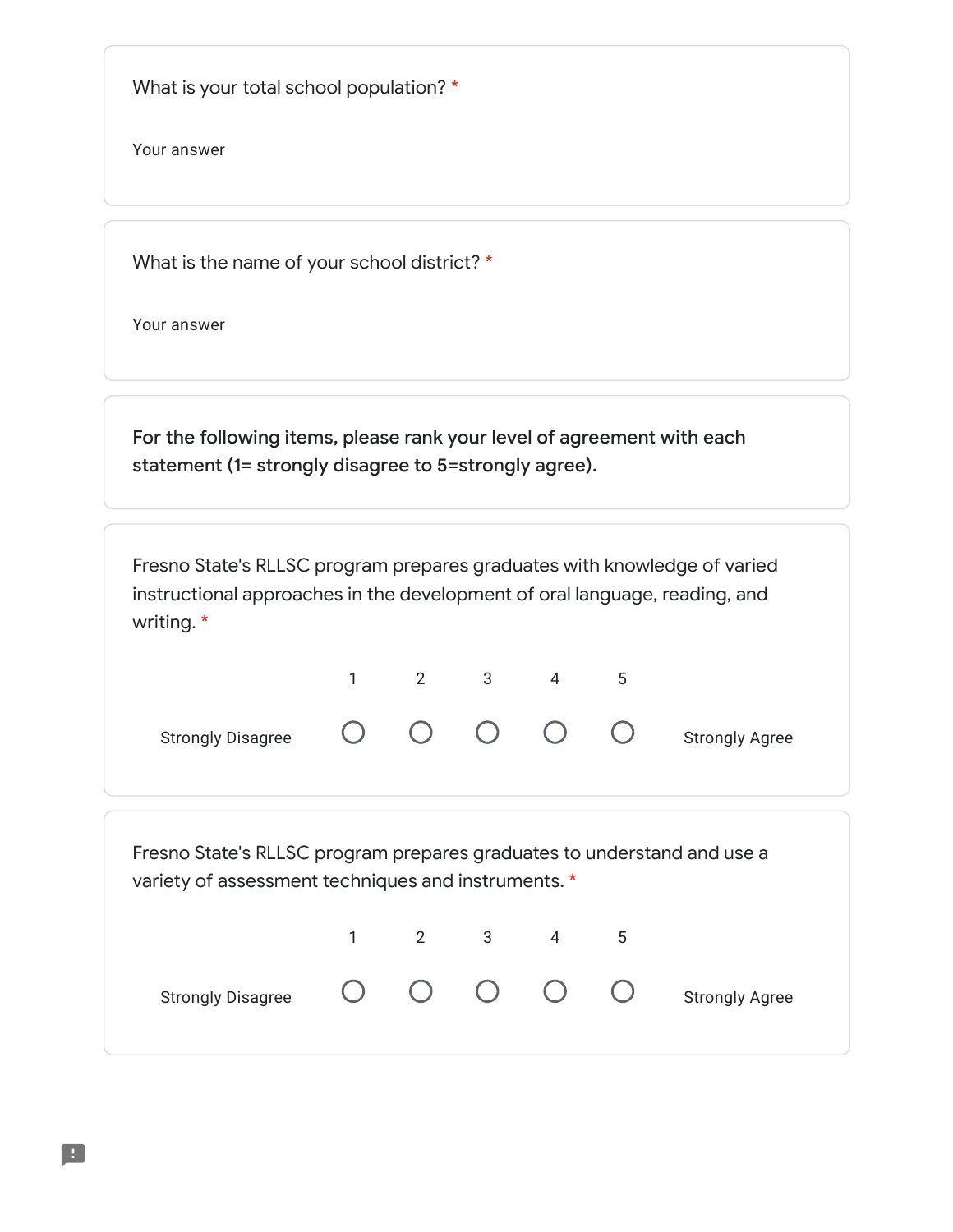

Send me a copy of my responses.

Submit